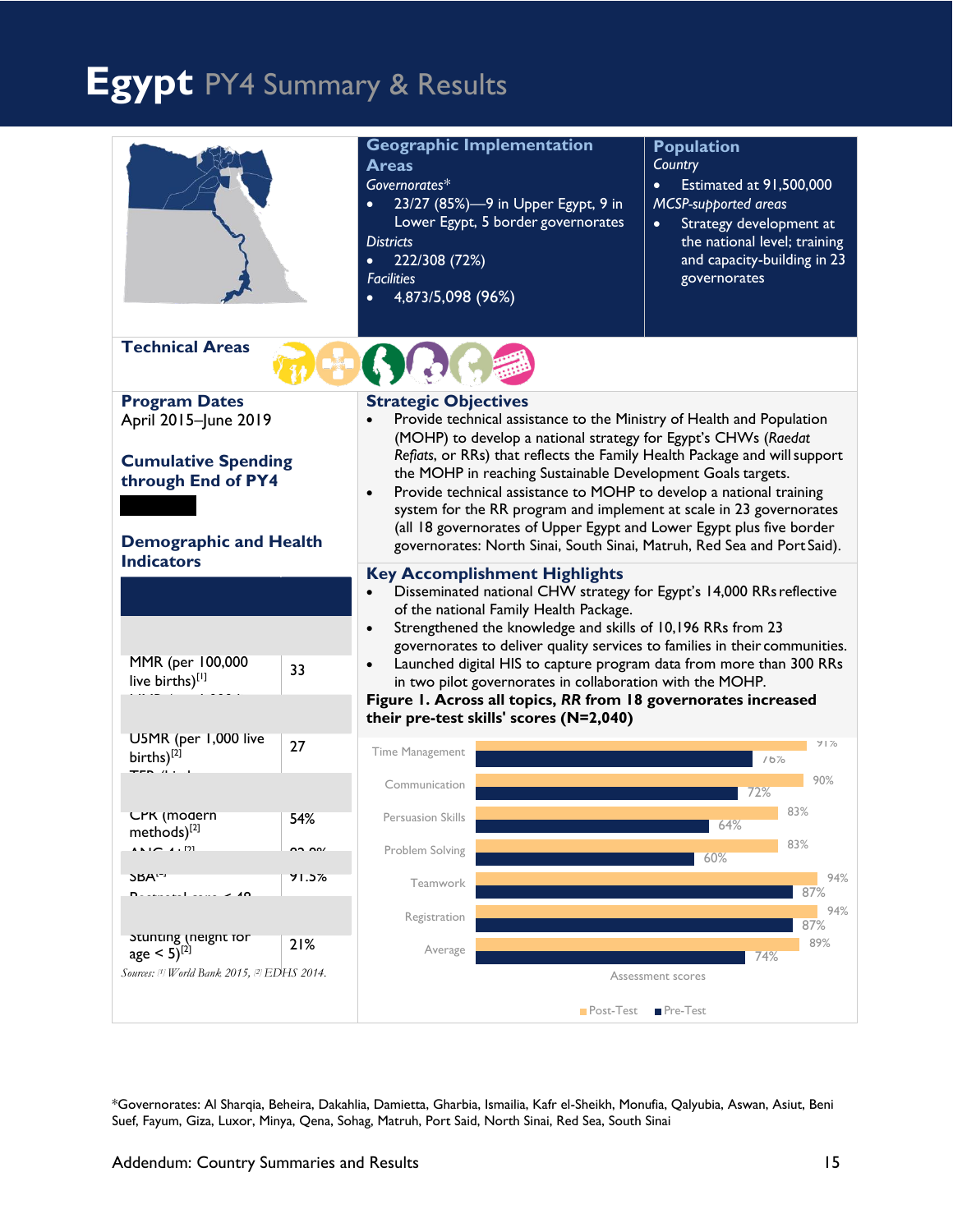# **Egypt**

## Key Accomplishments

MCSP, known locally as the Improving Maternal, Child Health and Nutrition Services (IMCHN) project, made substantial progress in strengthening Egypt's CHW cadre, the *RR*, between October 2017 and September 2018.

#### *National RR Strategy Endorsement and Dissemination*

In November 2017, the MOHP endorsed the national *RR* strategy, promoting *RRs* as key actors in Egypt's journey to self-reliance through increased reach of community-based service delivery. MCSP organized launch events to disseminate the strategy, including a high-level national event in Cairo (December 2017), an event in Assiut for nine Upper Egypt governorates (March 2018), and an event in Cairo for nine Lower Egypt governorates (April 2018). At each event, participants, including governorate MOHP representatives and *RR*  supervisors, received printed strategy summary booklets in Arabic for their reference.

During Q2, the MOHP issued a decree to expand the scope of the national High Committee for the national *RR* strategy to include M&E of the strategy's implementation. This committee, in which MCSP plays an active role, is developing milestones to monitor strategy implementation for continued *RR* program success beyond MCSP.

#### *Capacity Strengthening in Governorates*

MCSP strengthened the knowledge and skills of 10,196 *RRs* in 23 governorates, including 9,880 *RRs* from 18 governorates of Upper and Lower Egypt, and 316 *RRs* from five border governorates. Using a hands-on, interactive, low-dose, high-frequency (LDHF) approach, MCSP introduced five training modules reflective of the national Family Health Package: newborn and child health, reproductive health, nutrition, chronic and non-communicable diseases, and *RR* operational guidelines. The LDHF approach focuses on team- and workplace-based learning and practice. The LDHF learning activities are, by design, short (less than 1 day) and spaced over time to allow for consolidation of knowledge and skills before introducing newconcepts. Participants from the 23 governorates expressed high levels of satisfaction (at least 92%) across all aspects of the LDHF sessions, including content and materials, delivery, facilitators, and facilities andadministration. One *RR* from a border governorate remarked that they have "been waiting for these valuable trainings for a long period … we [were] in great need for them."

#### *Launch of RR Health Management Information System*

In collaboration with the MOHP, MCSP designed and launched a digital HIS (*RR* HMIS) to capture program data from more than 300 *RRs* in two pilot governorates, Luxor and Ismailia. MCSP and the MOHP developed the system to reduce the *RRs'* administrative burden by eliminating the need for the current paperbased reporting system, translating into more time for *RRs* to provide services to families in their communities. MCSP provided training on the system to central-level MOHP IT trainers and technical staff, who then cascaded the training to *RRs* in Luxor and Ismailia. Meaningful engagement of MOHP staff early on and throughout the process has fostered MOHP ownership, ensuring the sustainability of the system long after MCSP Egypt closeout.

### Way Forward

In PY5, MCSP will prioritize transition planning and handover of strategic initiatives, including:

- Finalization of the national RR strategy implementation plan in collaboration with the World Bank and other members of the High Committee for M&E of the national RR strategy
- Completion of the training of more than 10,000 RRs from 23 governorates, providing RRs with the necessary knowledge, skills, and attitudes to provide community-based service delivery while handing over the training toolkit—manuals, modules, videos, job aids—to the MOHP and gradually transferring